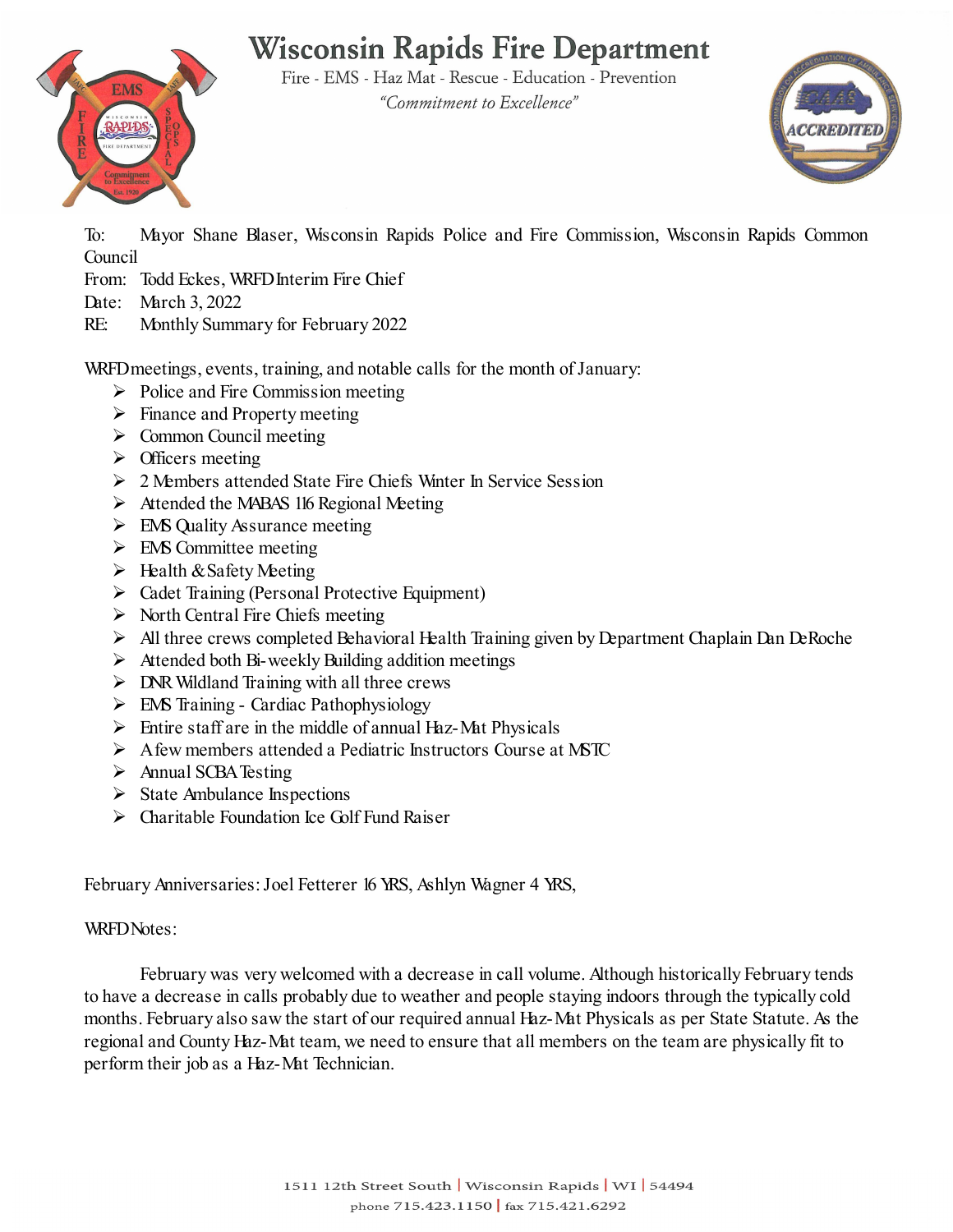# **Wisconsin Rapids Fire Department**



Fire - EMS - Haz Mat - Rescue - Education - Prevention "Commitment to Excellence"



Annual State Inspections of all our ambulances was completed and given a pass. This is the State entity that inspects all ambulance ensuring that each are carrying the proper equipment, maintenance schedules are followed, they pass DOT inspections, and they are mechanically fit to be on the road.

At our request, Life Quest did an analysis or average Ambulance rates of similar services from across the State that matched our type of service, average run volume, and size of area served as well as level of service. That analysis was given to us with a recommended rate. It was reviewed by the Finance Director, and presented to Finance & Property for approval.

Acouple of projects this month included our annual training with the DNR in the wildland firefighting category. This training is required because we are a Cooperative partner with them. The city historically does not have many wildland fires, but have incorporated the DNR in the past for fires on the fringes of wildland and residential areas. This year's training incorporated the use of their plat books, Safety, Chain saw safety, and some lessons learned in the past years. Due to light snow and rainfall, they are predicting a possible drought like year so this training is strategic to those predictions.

In the month of February, Governor Evers announced his plan to address the stabilization of EMS services across the State. With his Bill an additional \$8 million dollars will be available for the Funding Assistance Plan from \$2.2 million to \$10.2 Million. This plan would also subsidize the write offs of Medicaid every service deals with. His plan would help as outlined below.

- The Wisconsin Medicaid program reimburses private and municipal ambulance providers for emergency medical transportation. Despite recent rate increases, Medicaid rates are still below Medicare and commercial rates, contributing to an erosion of EMS provider stability as they also experience increased staffing and operating costs amid a global pandemic.
- This is in addition to the Jan. 1, 2022, rate increase that was included in the 2021-23 budget that provided nearly \$5.6 million in 2021-22 and more than \$11.1 million in 2022- 23 to increase Medicaid reimbursement rates for selected ambulance services to 80% of the 2021 Medicare urban rates applicable in Wisconsin

To close out, the Addition/Renovation project continues to move forward with a finalization of Phase I, move into the new portion, scheduled for early to mid-April. They will then enter the existing station to begin Phase II of the project, remodel that existing portion, with a completion date of Md July.

I highly encourage all the Leaders of the City to visit the station and spend some time there so you can experience the day-to-day operations of your Fire Department ,take a look at the new addition, and ask the Firefighters any questions you may have about our operations.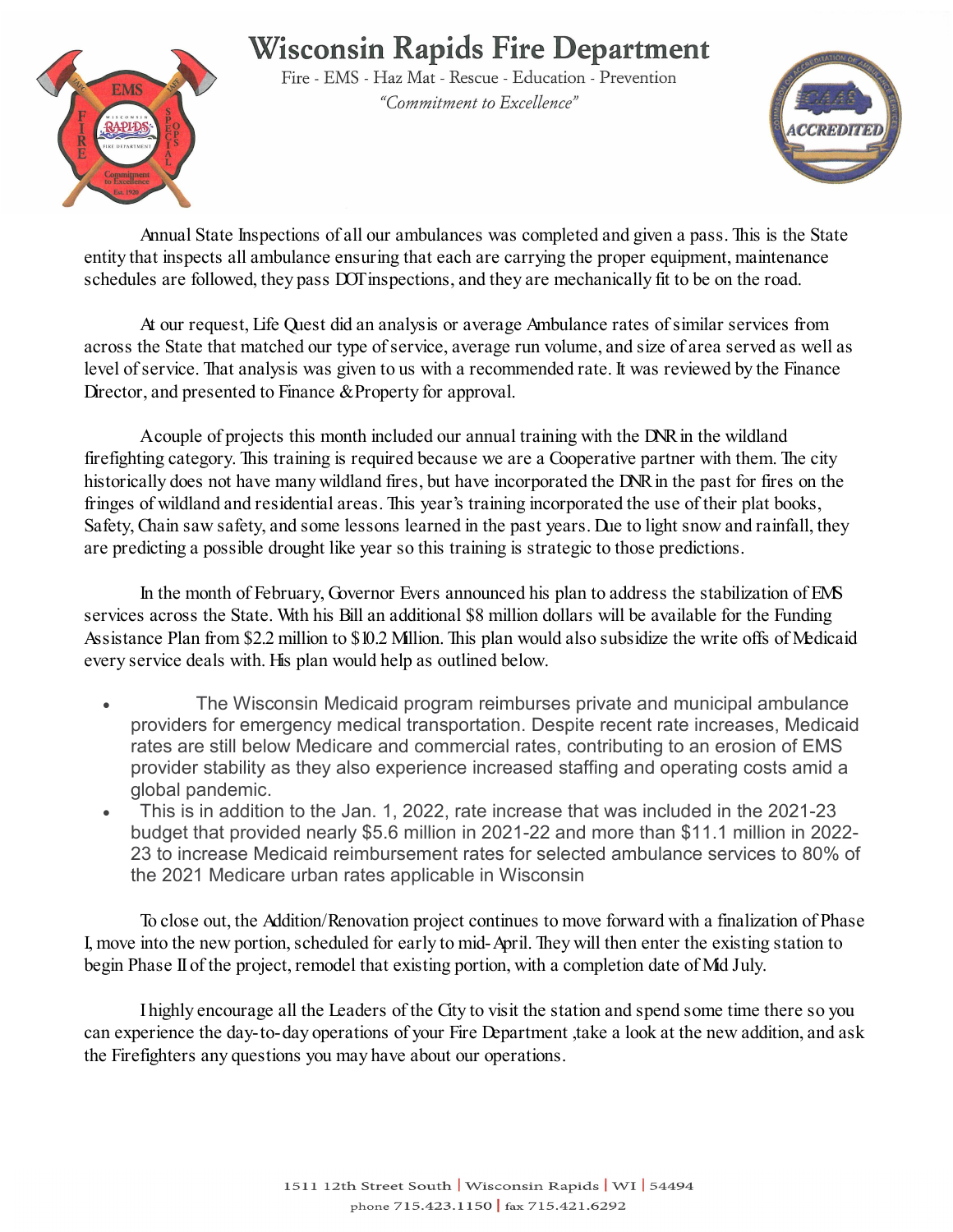## **Wisconsin Rapids Fire Department**



Fire - EMS - Haz Mat - Rescue - Education - Prevention "Commitment to Excellence"



#### WRFD FEBRUARY2022 MONTHLY RESPONSE REPORT

| Type of Emergency           | February 2022<br>Responses | Total $\#$ of 2022<br>Responses | February 2021<br>Responses | Total $\#$ of 2021<br>Responses |
|-----------------------------|----------------------------|---------------------------------|----------------------------|---------------------------------|
|                             |                            |                                 |                            |                                 |
| <b>EMS 911</b>              | 295                        | 706                             | 275                        | 268                             |
| EMS IFT                     | 4                          | 11                              | 10                         | 19                              |
| <b>COMMUNITY</b>            | 0                          | 7                               | $\overline{2}$             |                                 |
| <b>PARAMEDICINE</b>         |                            |                                 |                            |                                 |
| <b>FIRE</b>                 | 3                          | 5                               | 9                          | 2                               |
| <b>EXPLOSION</b> (No Fire)  | 0                          | 0                               | NА                         | NА                              |
| <b>HAZARDOUS CONDITON</b>   | $\overline{2}$             | 4                               | 3                          | 3                               |
| <b>SFRMCE CALLS</b>         | $\overline{2}$             | 6                               | 8                          | 6                               |
| <b>GOOD INTENT</b>          | $\overline{2}$             | 11                              | NА                         | <b>NA</b>                       |
| <b>FALSE ALARMS/WEATHER</b> | 7                          | 16                              | 6                          | 8                               |
| <b>TOTAL CALLS FOR</b>      | 315                        | 759                             | 313                        | 307                             |
| <b>SFRVICE</b>              |                            |                                 |                            |                                 |

Notes:

- $\triangleright$  Fire 100 Series: Fire (structure, vehicle, wildland)
- Fire 200 Series: Overpressure, Rupture, Explosion, Overheat (No Fire)
- Fire 300 Series: Rescue & Emergency Service Incident (Motor vehicle accident, EMS Calls)
- $\triangleright$  Fire 400 Series: Hazardous Condition (spills, leaks with no fire)
- Fire 500 Series: Service Calls (water & smoke problems, burning complaints)
- Fire  $600$  Series: Good Intent (Dispatched and cancelled, Citizen needs help)
- Fire 700/800 Series: (700) False Alarms (800) Severe Weather/Natural Disasters

| Runs by District            | February 2022 | 2022 Totals | February 2021 | 2021 Totals |
|-----------------------------|---------------|-------------|---------------|-------------|
| <b>Wisconsin Rapids</b>     | 237           | 572         | 270           | 271         |
| Saratoga                    | 22            | 51          | 18            | 19          |
| Village Port Edwards        |               | 24          | 13            | 8           |
| Village Biron               |               | 25          | 5             |             |
| <b>Town of Port Edwards</b> |               | 19          | <b>NA</b>     | NА          |
| Nekoosa                     | 22            | 52          | NА            | NА          |
| <b>Grammoor</b>             |               |             | NА            | NА          |
| Mutual Aid Given            |               | 12          |               |             |
| Mutual Aid Received         |               |             |               |             |
| <b>TOTALS</b>               | 315           | 759         | 313           | 307         |

| Stand-by<br>onfined :<br>Space | റററ<br>$\blacksquare$<br>Februarv<br>ZUZZ | 2022<br>Total<br>茸 | 2021<br>- 1<br>rebruarv | 202<br>Tota. |
|--------------------------------|-------------------------------------------|--------------------|-------------------------|--------------|
| <b>TOTALS</b>                  | υU                                        |                    | ر ر                     | 20<br>رب     |